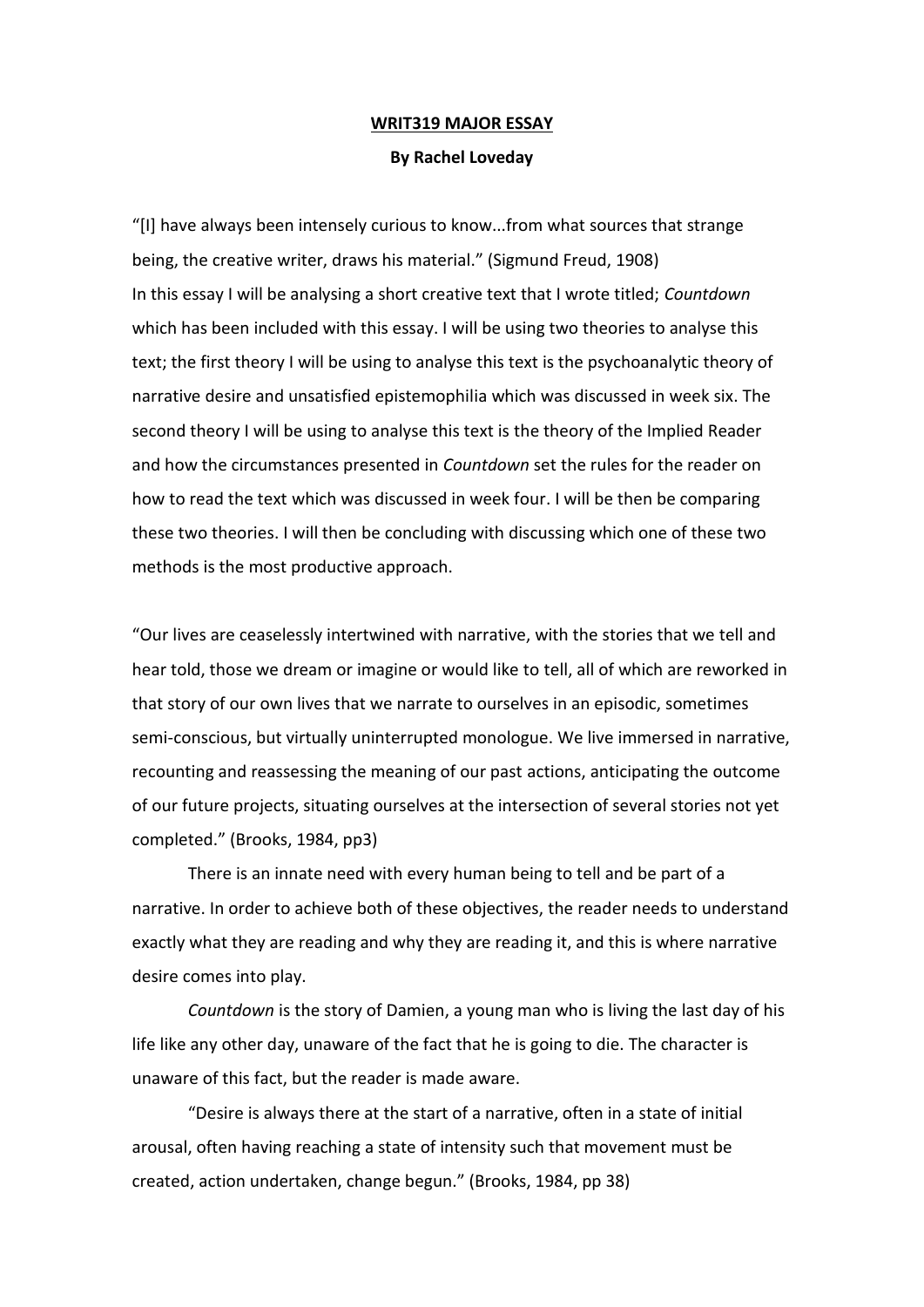I wrote *Countdown* after two people in my life died within the same month, death was on my brain and I wanted to express the unknown of death and how most people are aware that they are going to die, but they are unaware of when or how they are going to die. The narrative desire that is presented to the reader in *Countdown* is that the reader is aware of the protagonist's imminent death by being explicitly told exactly how long the protagonist has left to live.

"Monday April  $2^{nd}$  2011, 06.18 (Damien has 15 hours and 17 minutes left to live) [Loveday, 2011, pp1]"

If the reader is really caught up in the narrative desire, they will go to the effort to do the mathematical work to figure out exactly what time the protagonist will die. Although the reader is given the time of the protagonist's death, they are not given the cause. This is another form of narrative desire presented to the reader at the beginning of the story, for the reader to find out how the protagonist dies, they must progress through the plot. If the reader doesn't read on, there is no action, reading on is the action that must be undertaken.

"If the motor of narrative is desire, totalizing, building ever-larger units of meaning, the ultimate determinants of meaning lie *at the end,* and narrative desire is ultimately, inexorably, desire *for* the end." (Brooks, 1984, pp52) As the reader is given partial information of the protagonist's fate at the beginning of the story, the reader can only assume that to obtain the rest of the information if they continue to read the story, in particular to the end, there is an assumption that they will be given the rest of the information at the end of the story. The desire for the end is given to the reader by implanting the desire to discover how the protagonist will die.

"..The realization of the desire for narrative encounters the limits of narrative, that is, the fact that one can tell a life only in terms of its limits or margins. The telling is always *in terms of* the impending end." (Brooks, 1984, pp52) *Countdown* only focuses on the last day of Damien's life, who he was, how long he lived for, how he lived his life was irrelevant—his age is not explicitly stated, although as he talks about his day at uni and due to his mannerisms and dialogue, we can assume he is in early-to-mid twenties. Because there is a stated specific amount of time that the story is told in (the last fifteen hours of Damien's life) and that there is an objective to find out how Damien dies, this story is all about the impending end.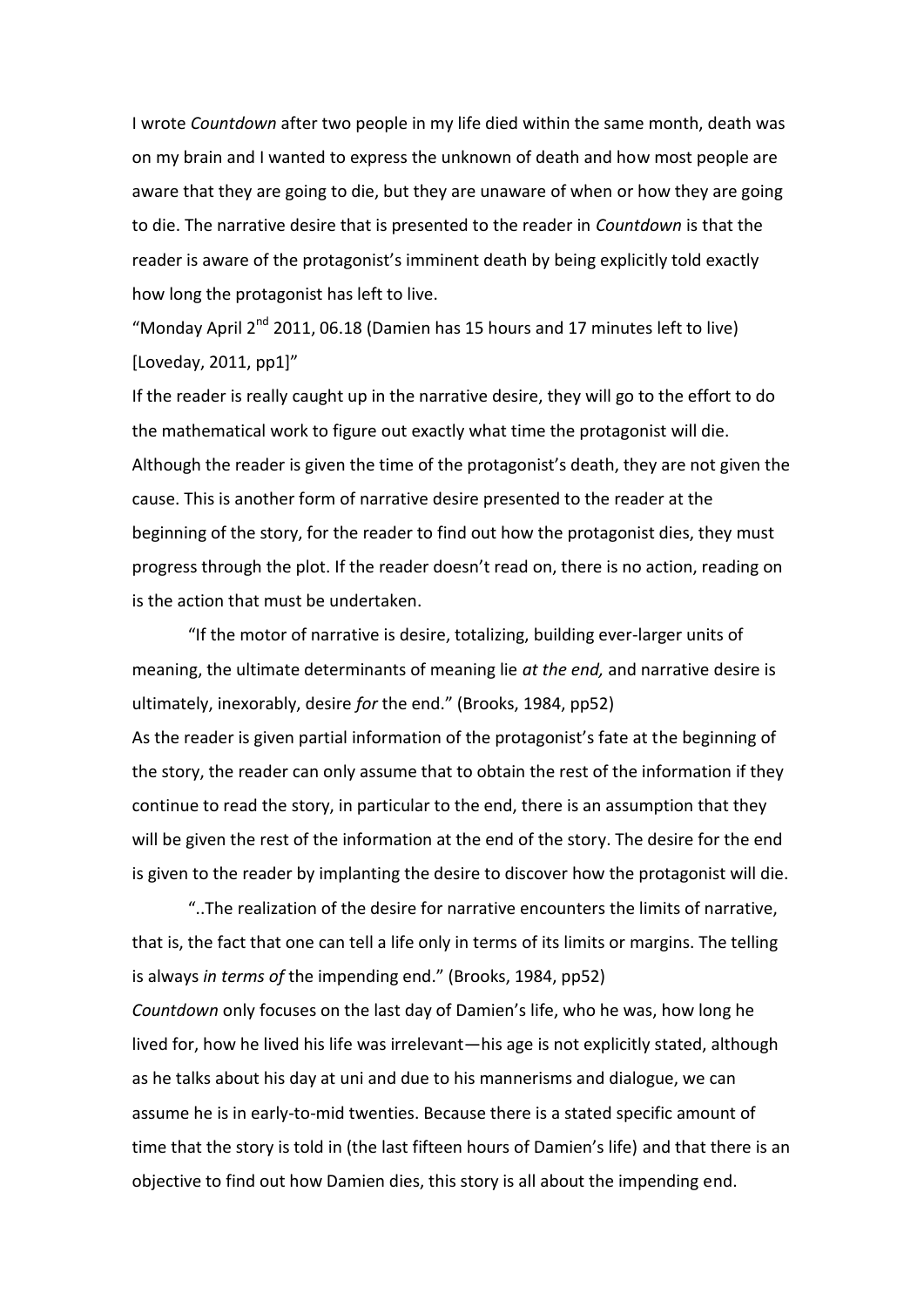"Unsatisfied epistemophilia" has been defined by Brooks as the dissatisfaction that comes with discovering knowledge, or in the case of narrative, the dissatisfaction that comes with reaching the end of the narrative and discovering or obtaining the knowledge that is desired by the reader. In *Countdown*, there is a desire in the reader to discover how Damien dies, but because the reader discovers how he dies at the end of the story, there is dissatisfaction with this discovery of knowledge as not only, the story has come to an end, but the desire to discover how Damien dies has been fulfilled. There is no longer any need or desire to continue with the story and as the story has come to an end, the reader cannot continue anyway. The reader can re-read the story if they wish, if they enjoyed it, but it would be likely that the reader has no desire to re-read the story as they know how it would end.

"...The readers take the text into their consciousnesses and make it their own *experience.* It seems that, while texts do set the terms on which the reader actualises meanings, the reader's own 'store of experience' will take some part in the process. The reader's existing consciousness will have to make certain internal adjustments in order to receive and process the alien viewpoints which the text presents as reading takes place." (Selden and Widdowson, 1993, pp57)

In other words, the readers absorb the text and take their own interpretations on it, even though the author and the text set the terms on how the reader, reads the text, how the readers take on the experience controls the way that they absorb the meaning of the text and the reader has to make adjustments in their conscious to absorb each of the different texts that they read.

So how do the readers absorb the meaning of and experience *Countdown?*  "There are certain rules of the game, and the [Implied] Reader is someone eager to play such a game."<sup>1</sup>

The Implied Reader is one big game player.

The Implied Reader is a reader who is eager to obey the rules and judge a text based on the circumstances presented by this said text. With *Countdown* the Implied Reader is given the vital information that the protagonist only has a certain amount of time to live and to find out how he dies, the Reader must read on to find out, that's the game with *Countdown.*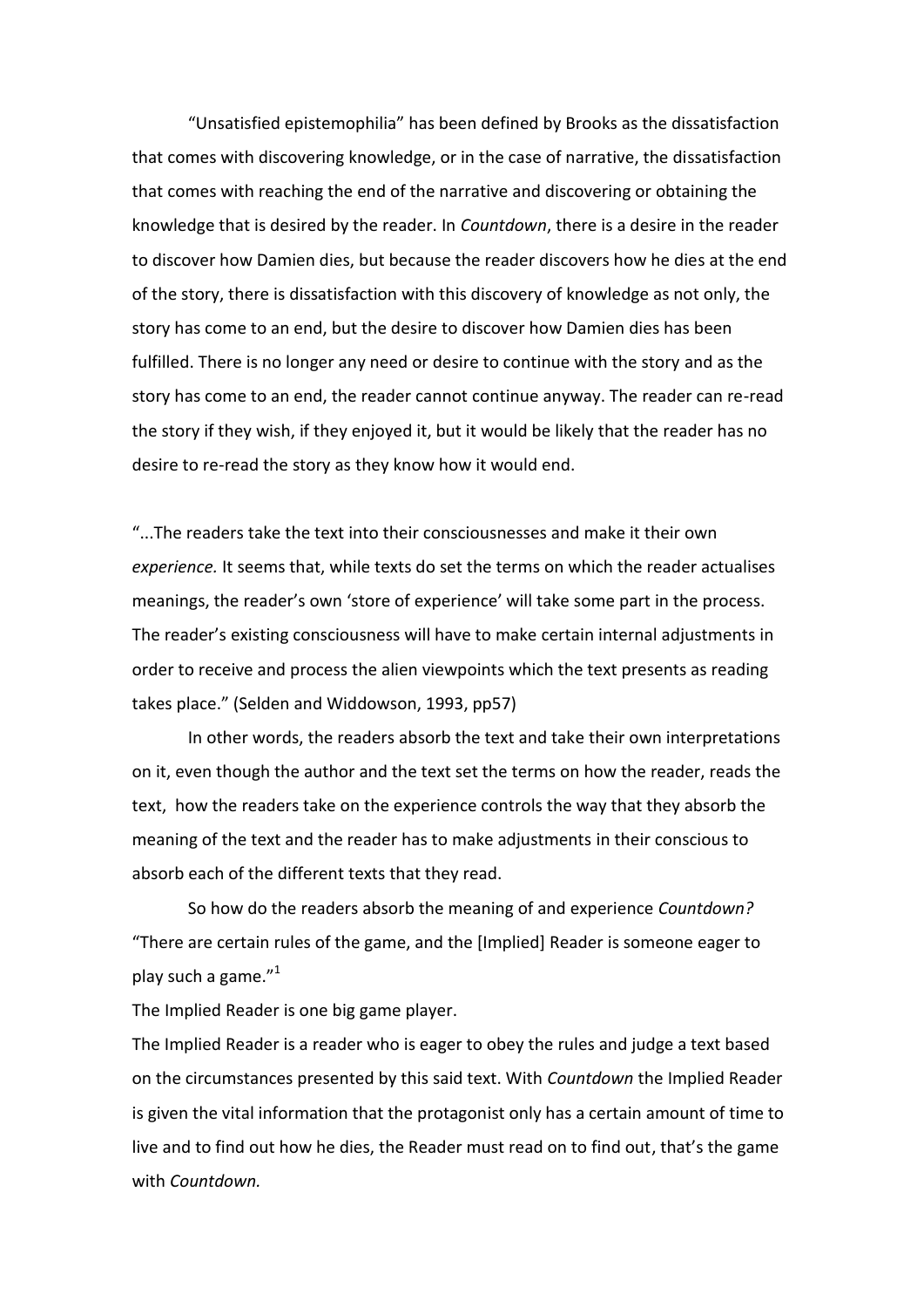"[The Implied Reader] organizes and reorganizes the various data offered....by the text. These are given factors, the fixed points on which we base our 'interpretation' trying to fit them together the way we think the author meant them to be fitted." (Iser 1974, pp288)<sup>2</sup>. With the Implied Reader, there is a heavy emphasis that how a reader perceives a text and the pact they make with the author to read a text, is decided entirely on how they interpret a text through their consciousness.

*Countdown* can be perceived in a couple of different ways. For example, it can be interpreted as the inner monologue of a man who is unaware that he is about to die. And it can also be interpreted as an author who is justifying her fear of death by creating a likeable character and deciding to kill him off and even giving the reader a certain amount of time to count down to his death, to demonstrate how death looms over everyone. Iser asks; "What actually does take place between an author and a reader?" (Iser 1989, pp 3), what happens between the two depends on the context of the story. The two examples that I provided of how *Countdown* can be interpreted shows an example of what can take place between an author and a reader. The first interpretation is how a reader perceives *Countdown* and the second interpretation is how another author and this author, myself perceives the text. If the reader can identify the author's intention for the reader, than the relationship between the author and the reader is established.

I have used the theories of Narrative Desire and the Implied Reader to analyse *Countdown.* Narrative desire is all about teasing the reader, providing arousal for the reader to want to read the text, and how once the desire is fulfilled and when the reader has reached the end of the story and obtained the knowledge, unsatisfied epistemophilia is achieved-the dissatisfaction of the narrative desire being fulfilled. Whilst the Implied Reader theory is about the pact and relationship that is established between the author and the reader once a set of rules is established for the way that a reader is supposed to read a text. But which theory is better in the context of *Countdown?*

By establishing that the narrative desire of *Countdown* is that the reader is made aware that the protagonist is going to die but the protagonist himself is not aware of this fact provides the arousal for the reader to read the story. The desire and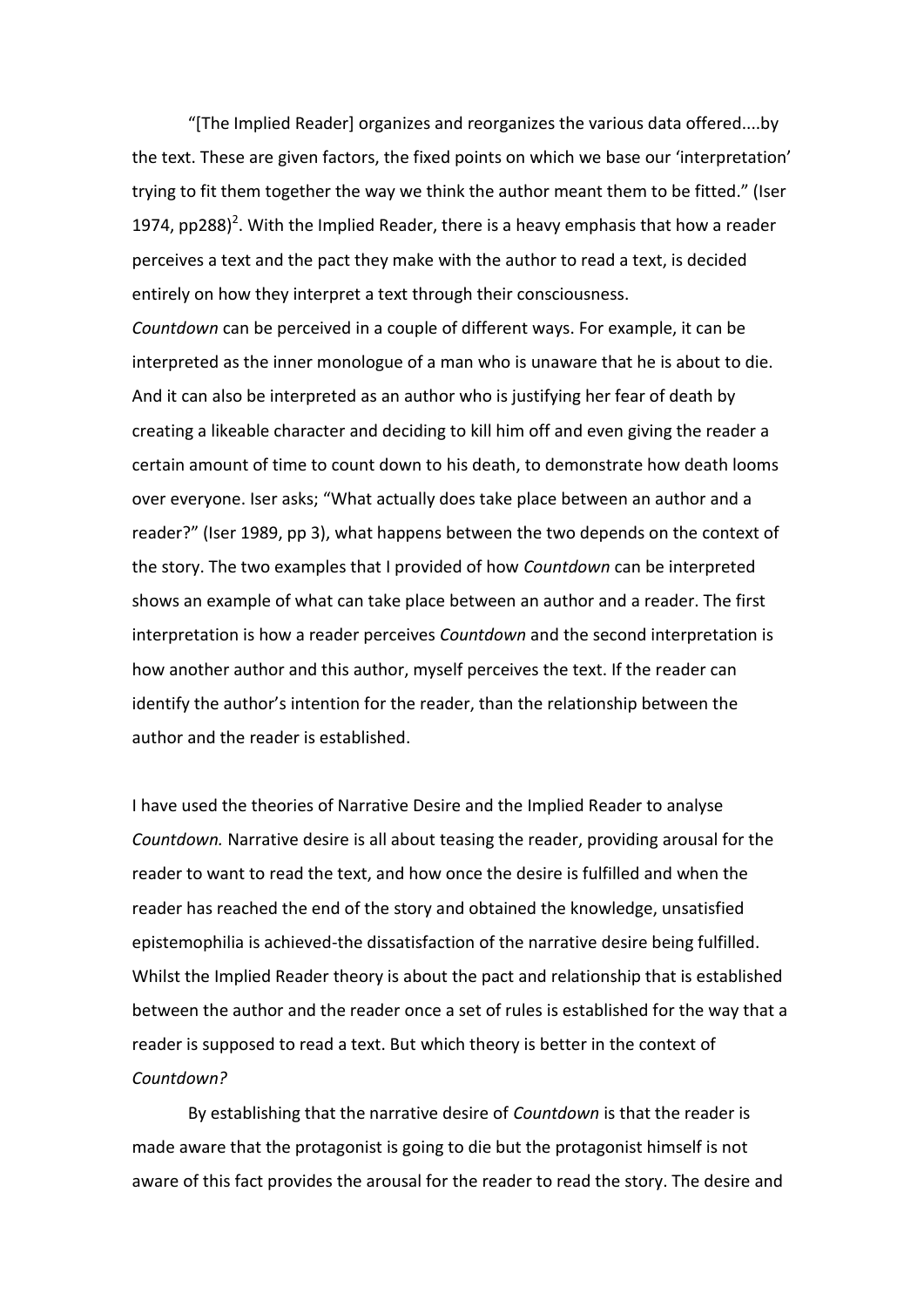need to find out how the protagonist is going to die makes the reader read on. Whereas, if the Implied Reader theory is used, by giving the reader this vital information, the author is telling the reader "This man has this long to live, if you want to find out how he dies, you have to read on." There are rules, a pact, and a relationship established between the author and the reader, by giving the reader this vital information and by setting up these rules, this pact and this relationship, it is almost as if the author is forcing the reader to read their story.

"A literary text must therefore be conceived in such a way that it will engage the reader's imagination in the task of working things out for himself, for reading is only a pleasure when it is active and creative. In this process of creativity, the text may either not go far enough, or may go too far, so we may say boredom and overstrain form the boundaries beyond which the reader will leave the field of play." (Iser 1974, pp 275). So if the reader is feeling forced to read on, as I have stated with the Implied Reader theory, does that provide motivation for the reader to read on, or will they simply walk away because they feel that they shouldn't be forced to read a text? The answer to that lies with each individual reader and each individual text.

"I think that a narrator, as well as a poet, should never provide interpretations of his own work. A text is a machine conceived for eliciting interpretations. When one has a text to question, it is irrelevant to ask the author." (Eco 1996, pp 1)

*Countdown* is all about curiosity and eventually discovering how the protagonist; Damien is going to die. It is all about teasing the reader with vital information, which implants the necessary narrative desire for the reader to read on and eventually obtain the knowledge of how Damien dies. Therefore, I believe reading text by analysing it using the narrative desire theory is more effective than analysing it through the Implied Reader theory.